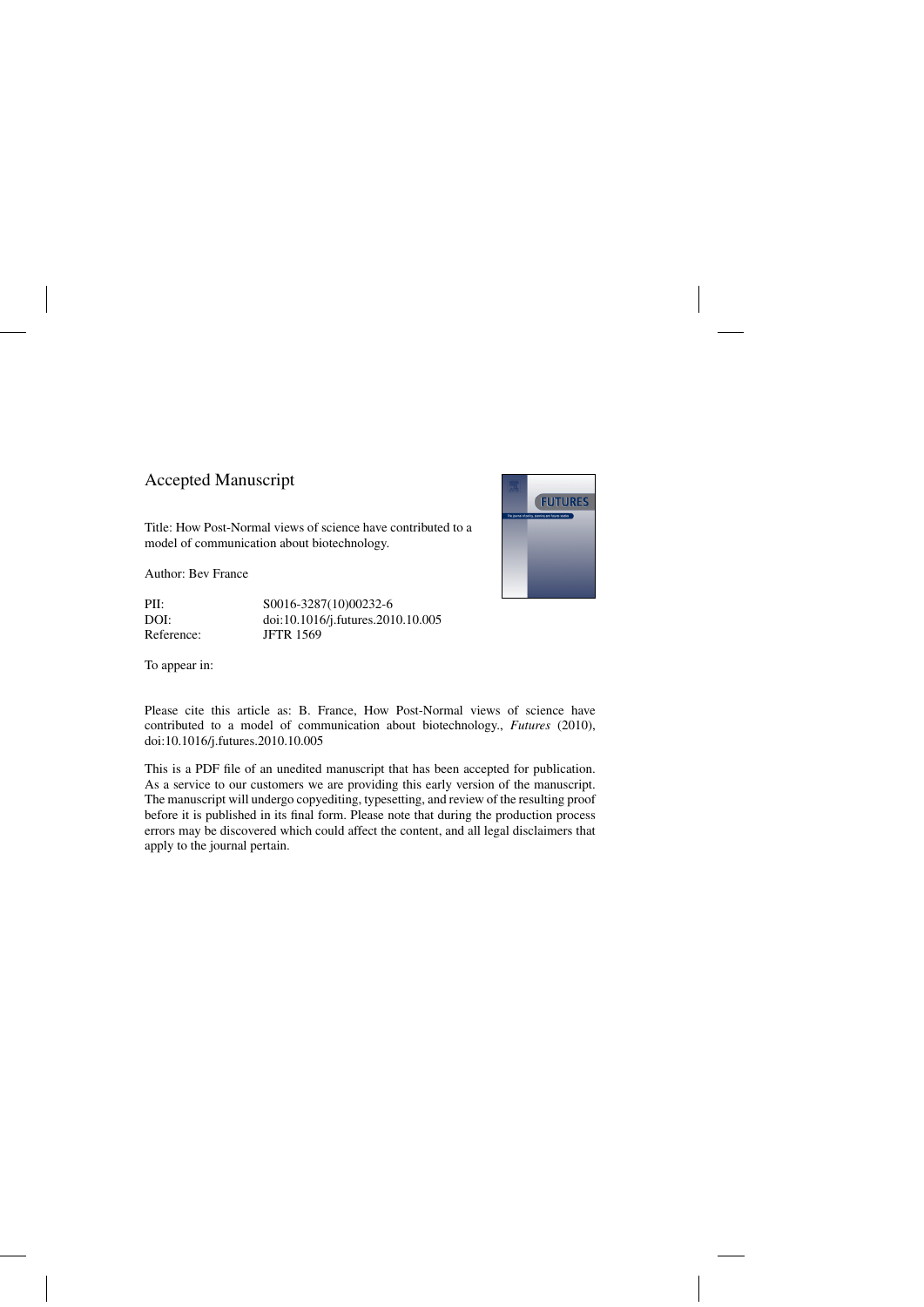## **How Post-Normal views of science have contributed to a model of communication about biotechnology.**

### **Bev France\***

Faculty of Education, The University of Auckland, Private Bag 92601, Symonds Street Auckland, New Zealand.

### **Abstract:**

stract:<br>
the political debate on genetic engineering in New Zealand during 2001-02 provided a focus<br>
the development of a model for communication about biotechnology. Jerry Ravetz's<br>
allenge to develop a pedagogy to explor The political debate on genetic engineering in New Zealand during 2001-02 provided a focus for the development of a model for communication about biotechnology. Jerry Ravetz's challenge to develop a pedagogy to explore a Post Normal view of science was taken up by this author when she developed strategies for biology teachers to examine biotechnological processes and products from a Post Normal science viewpoint. This view of system uncertainties strongly influenced the inclusion of risk as an element that affected a person's 'view' of biotechnology within this communication model. Further development of this problem-solving spectrum of Post Normal science is possible if biotechnology is analysed from a technological epistemological perspective where a biotechnological outcome can be judged according to its fitness for purpose. If this occurs there are opportunities for biotechnology to be characterised as an example of Post Normal science from a scientific as well as an technological epistemology. Such analysis could provide opportunity for such an integrative perspective to be proposed and characterised.

\*Telephone: + 64 9 623 8899 ext 48439 Fax: +64 9 623 8892 Email: b.france@auckland.ac.nz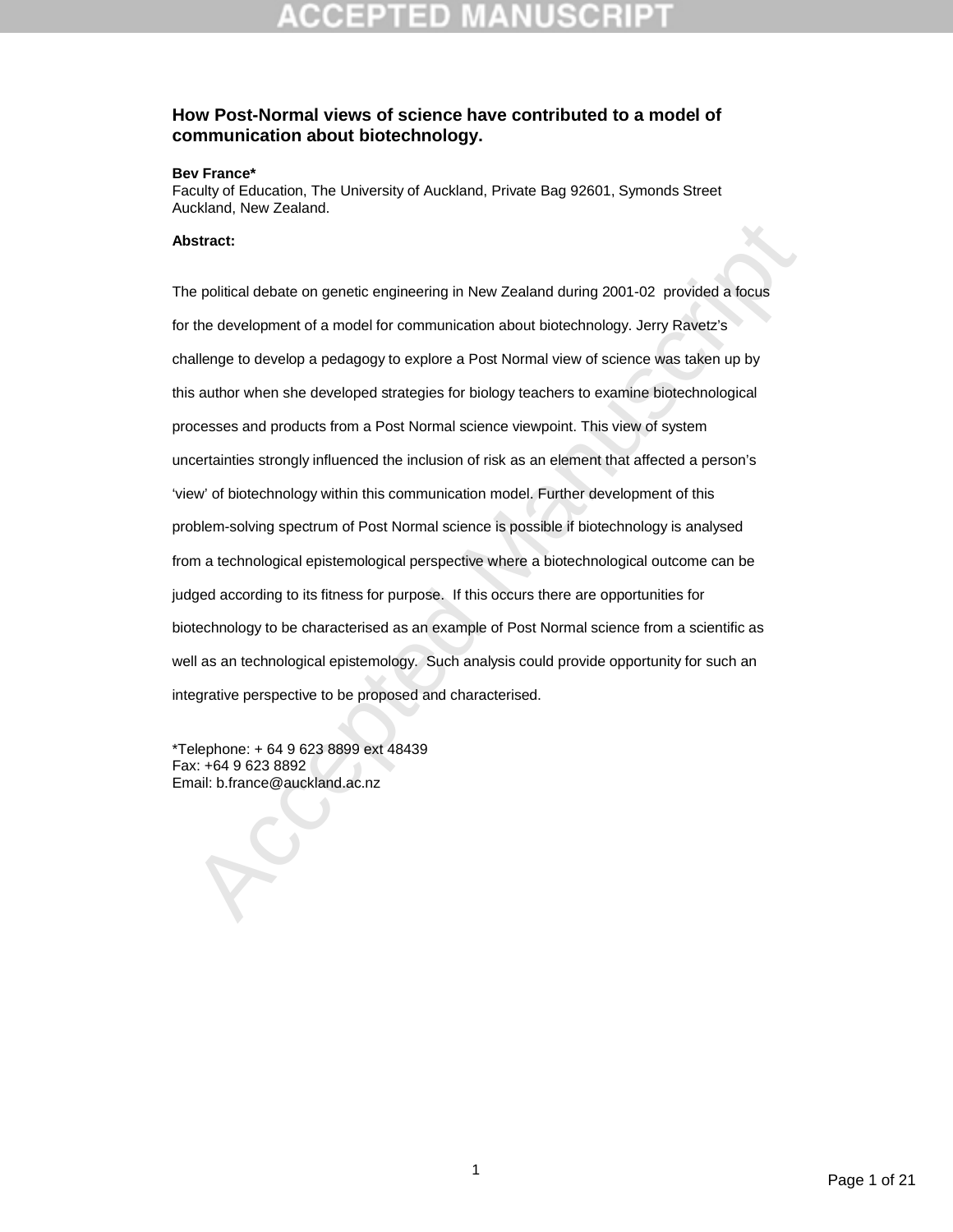### **1. Introduction**

Framission's report that recommended a cautious approach to genetic engineering (GE) [1]<br>
A provided a focus on which the crowd could vert their anger. And they did. They were<br>
dy because they believed that the commissione It was at an anti-GE rally in Auckland in 2001 that I realised that the science community I supported was very much in the minority. I was one of a group of about twenty science supporters facing a hostile crowd of over 10,000. Our motley group supported the Royal Commission's report that recommended a cautious approach to genetic engineering (GE) [1] and provided a focus on which the crowd could vent their anger. And they did. They were angry because they believed that the commissioners had not listened to them. We stood with our placards and faced a crowd of angry people shouting "SHAME!". A man spat at me. Most of it missed. I was scared. At that point a policeman appeared and offered to escort us away. We marched away to the boos of the crowd.

This crowd believed that the Royal Commissioners' report did not reflect New Zealanders' views on genetic engineering, which is often referred to as genetic modification (GM). This demonstration was one of many held throughout New Zealand. The crowd's responses were reflected in newspaper headlines:

- *Clean Green & Angry* [2]
- *Beast is unleashed-but what now?* [3]
- *Rage against the Machine* [4]

The debate raged on and the crescendo was in June/July 2002 when a six-week election campaign was fought largely about genetic modification issues. During this time the 'debate' was fast and furious with disclosures of cover-ups, political intrigues and accusations of dirty politics. Finally, the Labour Party won enough seats to form a minority party. Since that time governments, both Labour and recently National, have cautiously inched their way through a 'case by case' policy on contained GM experimentation with controlled field trials being allowed under strict regulations.

During this time issues of public confidence in science and scientists were under discussion in the media. One explanation for this distrust was a perceived relationship between commercial interests and the funding of science. Dr Morgan Williams (Parliamentary Commissioner for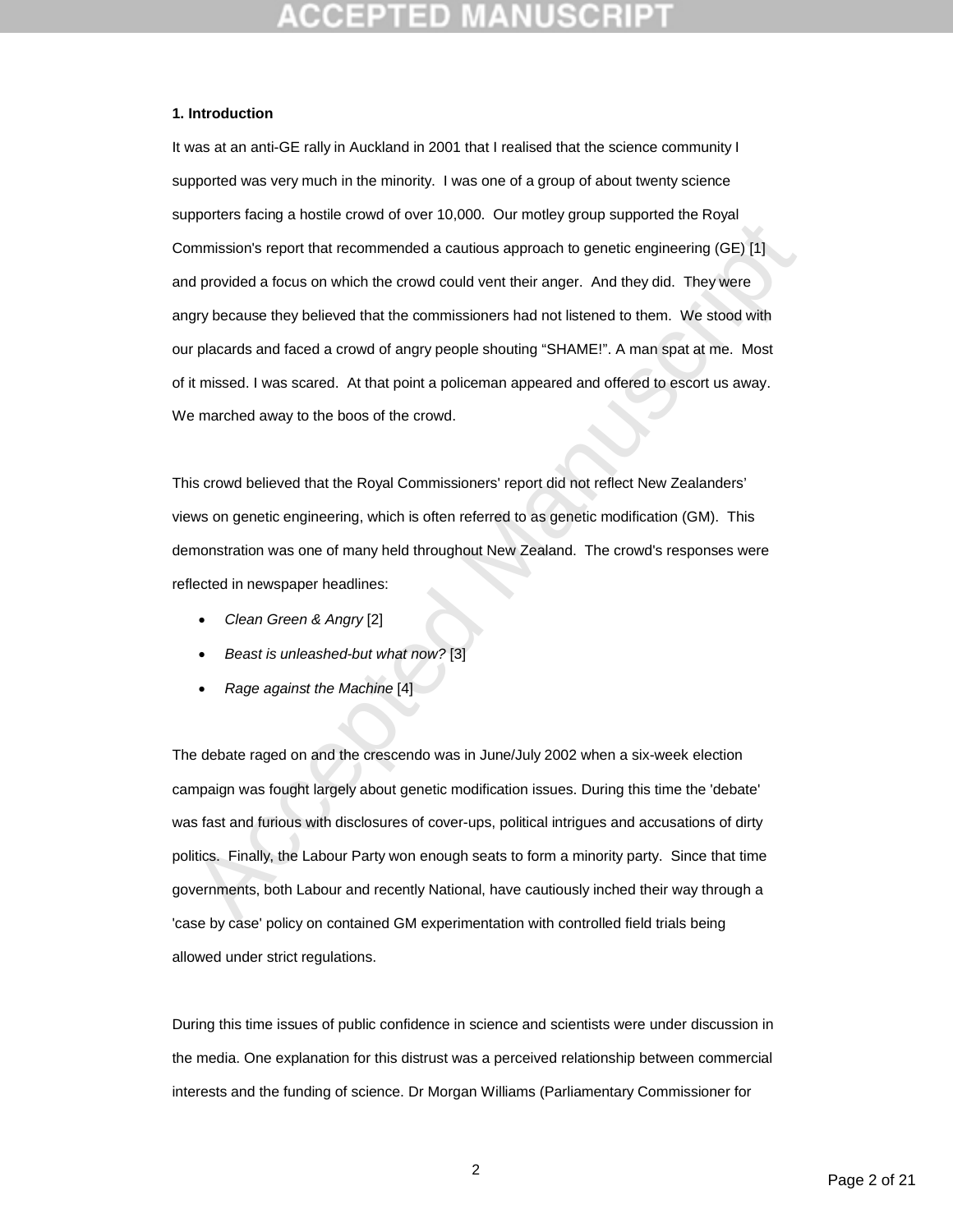the Environment) commented on a perception of science being overtly controlled by business ([1] p.64).

"What we have found,… is that the New Zealand community is asking, how independent is our science voice today? … there's a widespread perception that the soul of science is, or has been, bought, and… the objectivity, rightly or wrongly that was bestowed upon science … is not as strong as it was…"

Scientists had also recognised that the public were less trusting of science than before. Dr Roger Wilkinson expressed his disquiet when presenting to the Commission ([1] p.64).

"People don't trust genetic engineering… they also don't trust genetic engineers. Some groups described how scientists have let us down too many times… Biotechnology companies were described as being interested only in profits."

science voice today? ... there's a widespread perception that the soul of science is, or has<br>been, bought, and... the objectivity, rightly or wrongly that was bestowed upon science ... is not<br>as strong as it was ..."<br>intit In an attempt to find out the cause of this mistrust of science and scientists, a research project was commissioned by the New Zealand Ministry of Research, Science and Technology (MoRST) who asked the public about their views of science and scientists. The findings suggested that a distrust of science might be caused from a lack of understanding how science is investigated, debated and resolved within the science community [5]. These researchers suggested that an understanding of the nature of science was an important as knowing about science concepts.

I was not convinced that such a deficit view of science understanding was the reason for this distrust. Even more importantly I had serious doubts if the public should be wooed to assume a scientific view. What was obvious was that the chasm between the public and scientists was wide and there was a need for dialogue. However such a gap needed more than just a conscientious effort (by those who thought they knew best) to improve understandings about science concepts and how science is practised.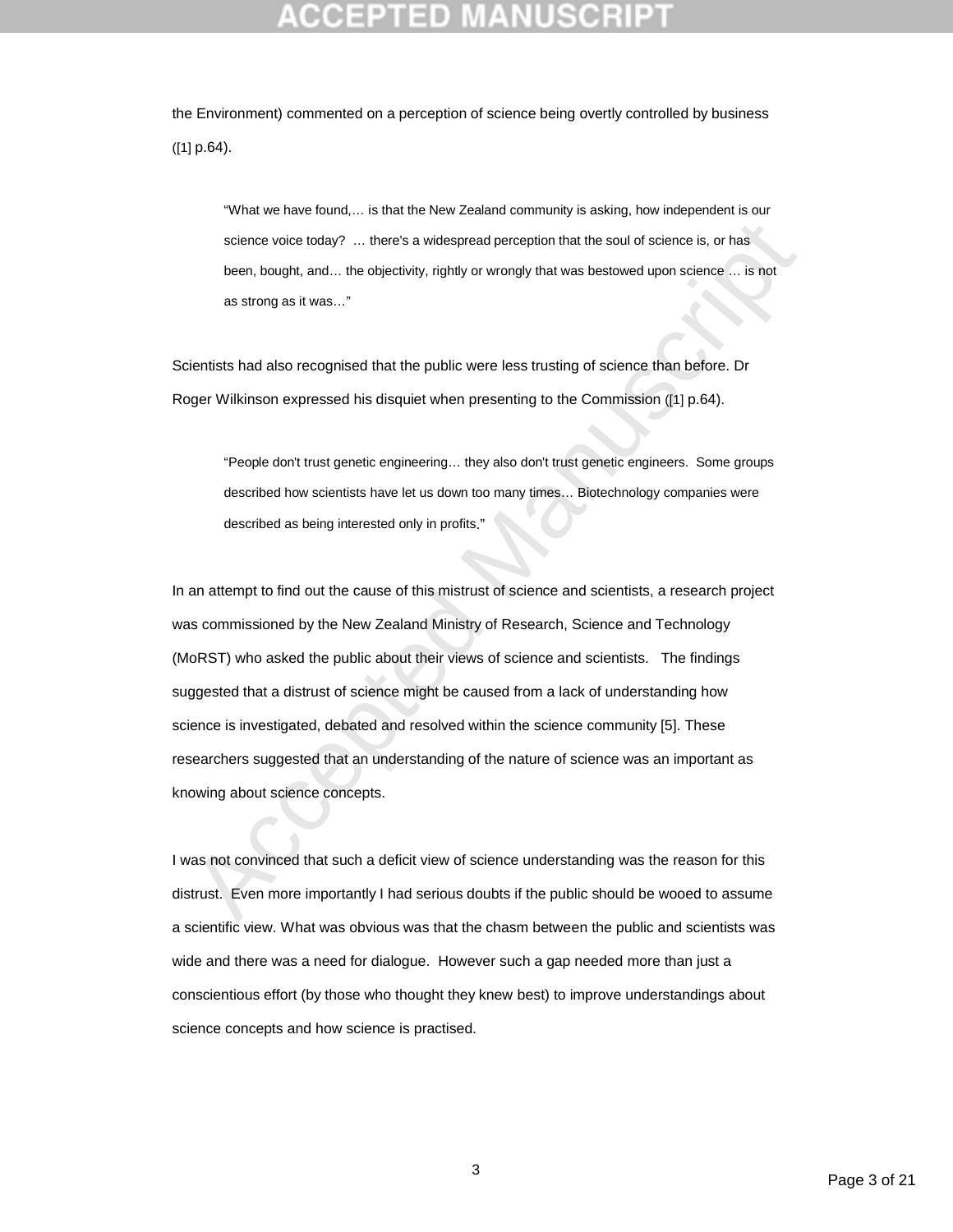and steince. The group was called EQUALS=Science and we met monthly to consider<br>out steince. The group was called EQUALS=Science and we met monthly to consider<br>ass from Evelyn Fox Keller, Hilary Rose, Sandra Harding, Judy At this time a view of unproblematic classroom science, where the 'scientific method' would provide proof and explanations that are removed from complex situations occurring in the real world, was beginning to show pedagogical cracks. In the early 1990s I was part of a group who were questioning this traditional view of science as we were exploring feminist writings about science. The group was called EQUALS=Science and we met monthly to consider ideas from Evelyn Fox Keller, Hilary Rose, Sandra Harding, Judy Wajcman to name a few. We were inspired to attend the GASAT 6 (Gender and Science and Technology) conference in Melbourne in 1991 and as a result of these 'journeys' began to realise that teaching the 'scientific method' was not the answer to providing a realistic experience of science. This mantra gave a false impression of the reality of the messiness and creativity of doing science.

Also we became aware that the science educational research literature was starting to question the relevance of how science was presented in schools. For example, science educators both in Australia [6] and England ([7- 8]) were questioning the relevance of teaching science to prospective producers of science rather than to those who would be future consumers [9].

But it was Jerry Ravetz's paper [10] that opened my eyes to the complexity of science as it is practised and applied in the real world. His challenge to science teachers to ask the 'what if?' questions of their students made me realise how strongly I had relied on the bulwark of traditional science where the paradigm of a 'one size fits all' scientific method eliminated any discussion of uncertainty other than expressions of error and probability.

Even before the eruption of the genetic modification debate my attempts to explore, explain and justify my seemingly diverse reactions to current biological issues seemed emotive and illogical. For example I could justify my opposition to the premature release of rabbit *Calicivirus* into the South Island high country in terms of a high probability that rabbits would become immune to the virus, yet I felt upset by the rejection of the Bioethics Council of xenotransplantation techniques. In the latter case I realised that I was emotionally involved in this issue of xenotransplantation as I had helped a close friend with diabetes present her case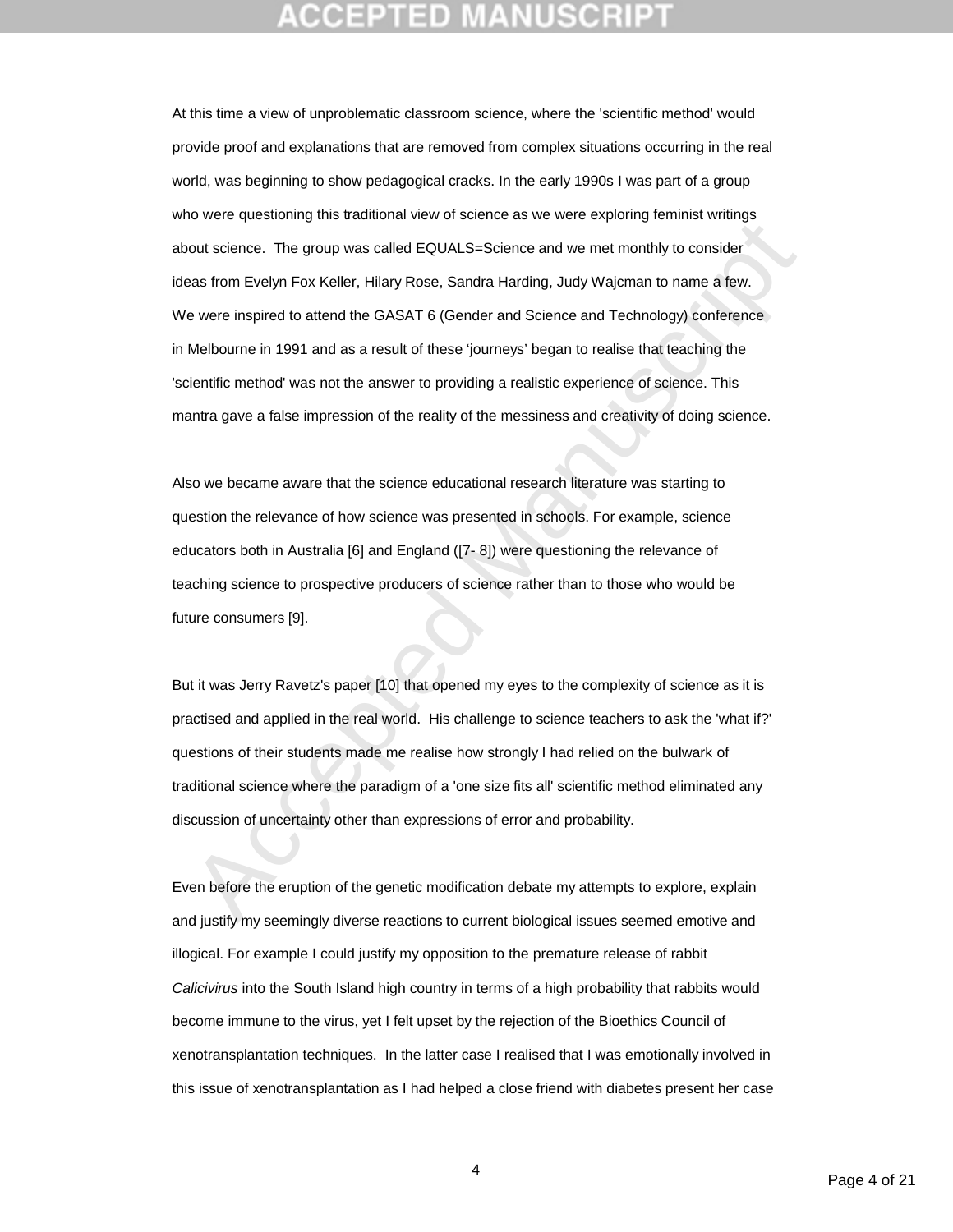for a limited research programme to the Parliamentary Select Committee. In retrospect I now see that in both of these situations, 'system uncertainties' and the 'decision stakes' were high. It was after reading Jerry's paper that I could see how important it was to ask the 'what-if?' question when considering such issues [11].

In response to Jerry's call for a pedagogy based on Post Normal science I developed and presented a workshop for biology teachers to explore the potential of this approach [12]. The paper from Silvio Funtowicz and Jerry Ravetz [13] that explained and diagrammatically presented an alternative view of science problem-solving strategy where the quality of scientific information is analysed in terms of the uncertainty of knowledge and the conflicting values that could arise for different groups of people, provided me with a tool to examine some biological issues that were in the headlines.

response to Jerry's call for a pedagogy based on Post Normal science I developed and<br>sesented a workshop for biology teachers to explore the potential of this approach [12]. The<br>per from Silvio Funtowicz and Jerry Ravetz [ For this workshop the interaction between knowledge and value components of scientific problems was represented by the intensity of uncertainty and decision stakes for each situation. Because these two dimensions of 'decision stakes' and 'system uncertainties' are displayed as three discrete intervals labelled applied science, professional consultancy and Post Normal science, I asked teachers to qualify their responses to the following issues and place them in the appropriate categories. These issues were in the context of In Vitro Fertilisation, xenotransplantation, DNA fingerprinting, cloning of Dolly the sheep and genetic engineering of food.

At the beginning of the exercise teachers were required to identify their own understanding of risk by rating their personal estimation of risk from most risky to least risky for actions such as driving a car, going skiing, tramping in the high country and being at work. After discussing this risk-rating exercise these teachers were asked to carry out a similar activity using biotechnological examples, and by identifying the needs, benefits and costs of such a procedures as xenotransplantation from the perspective of a producer and consumer. Teachers were quick to see the disparity between their personal response to risk and those that they considered from a dispassionate scientific perspective.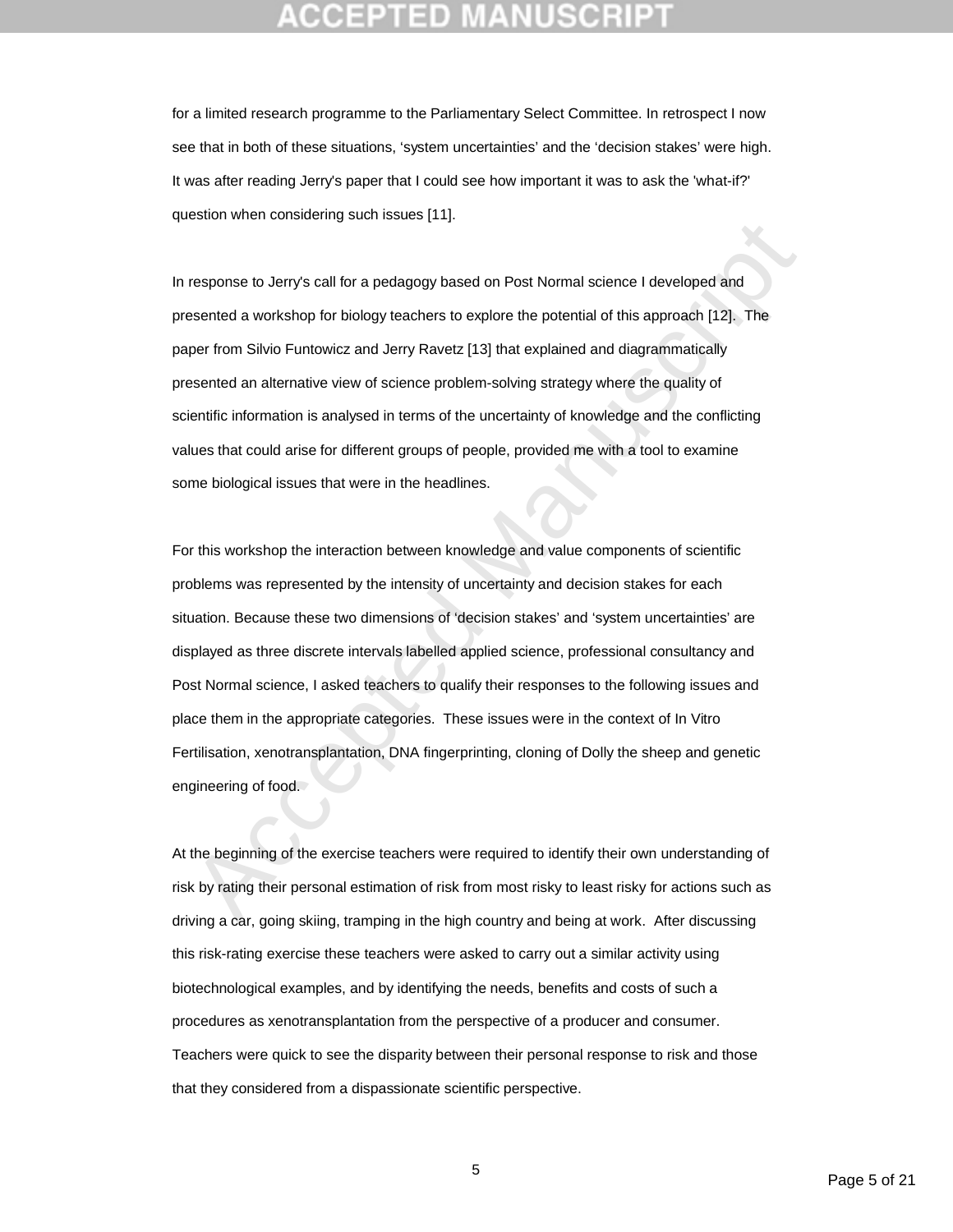This exercise and these teachers' responses starting me thinking about how closely perceptions of risk are related to the development of trust. As Jerry commented, when there is a perception that science should provide a truthful explanation and uncertainty is introduced into the discussion, the public feels let down or at worst betrayed by science [14].

photographic field between the public fields left down or at worst betrayed by science [14].<br>
Acceptified early in this paper, trust of scientists was not high in New Zealand during this<br>
Acceptified early in this paper, t As identified early in this paper, trust of scientists was not high in New Zealand during this political debate on whether genetic engineering should be forever banned. Jerry makes the point that because scientists perceive uncertainty as an inherent component of the scientific process their expression of this dimension is at odds with the public's expectation of an acceptable level of safety [15]. As a consequence, although scientists understand that certainties in science have not been a part of the repertoire of the scientific community, this apparent deviation from the path of the certainty of 'truth' has led to a feeling of distrust by the public. He comments that what is perceived as being a

"'withdrawal of trust' is actually a rational response by a public whose demands for safety, encouraged for decades as part of the programme of modernisation are apparently being frustrated and betrayed by the further developments of that same process " ([15] p.813).

Consequently, I started to understand why the public was mistrusting science and scientists. As Jerry commented when risk is expressed scientifically and social scientists estimate its harm there is an inevitable loss of confidence by the public and a perception by scientists that they are misunderstood [15]

### **2. How beliefs and attitudes are underpinned by perceptions of risk**

The way the 'precautionary principle' was used by scientists and those in the so called opposite camp (typically the 'Greens') illustrated these groups' different perceptions of risk. For example 'Greenpeace New Zealand' invoked the 'precautionary principle' to call for a total ban on the release of genetically modified organisms for both field trials and commercial release. Scientists from Crown Research Institutes acknowledged that caution is an element of scientists' methodology when carrying out risk assessment "the purpose of normal risk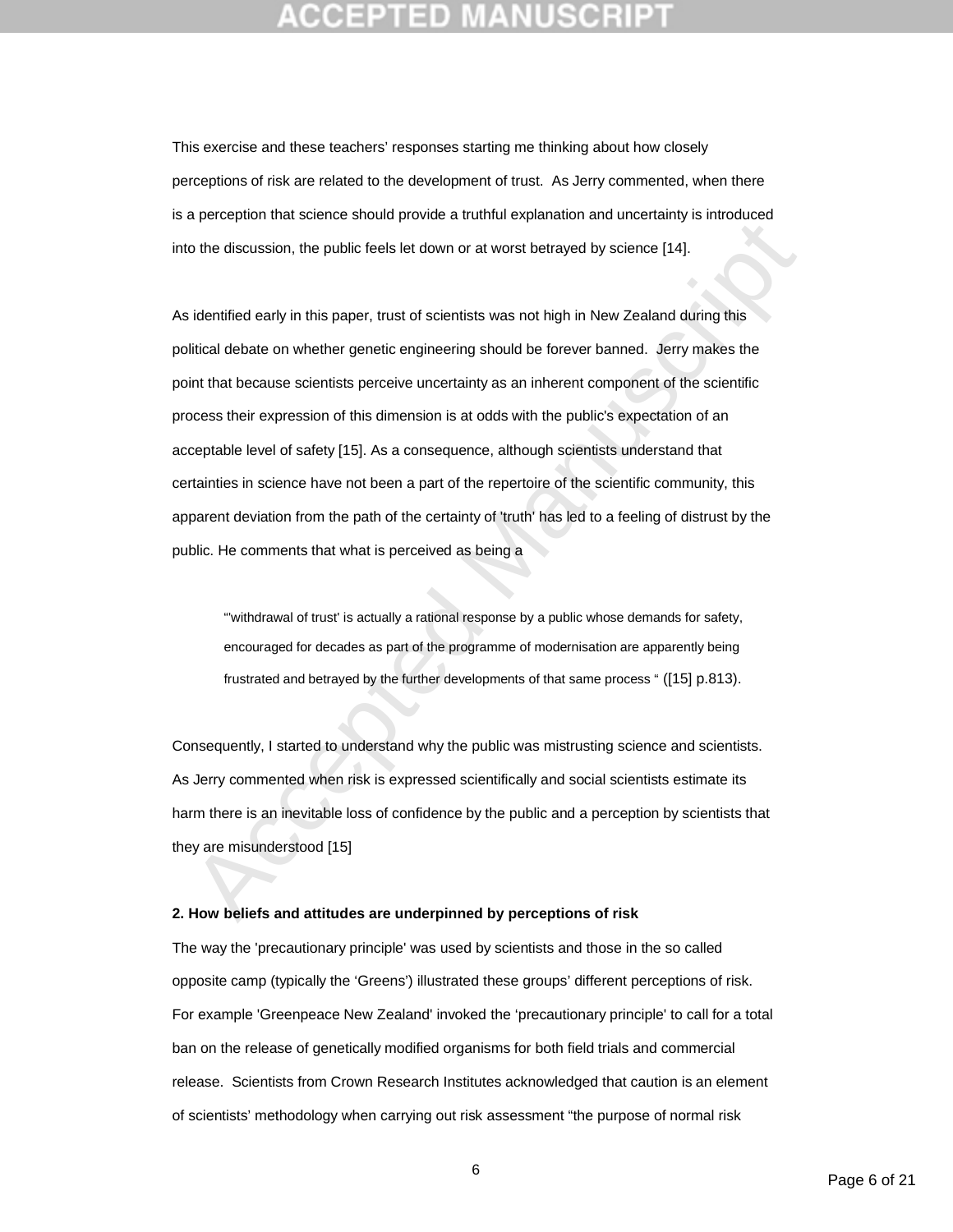methodology is to consider the unknowns and to try to quantify those unknowns as part of normal practice". They commented that such an analysis is part of normal practice and is not a cause for banning all future investigation ([1] p.67).

Jerry continued to maintain that these differing interpretations of the 'precautionary principle' demonstrated that each of these viewpoints was underpinned by their differing interpretations and ways of expressing risk [16]. In this situation the statistical view of risk that was valued and expressed by the scientific community contrasted with the Greenpeace community's view that such an expression of risk did not provide a realistic view of the dangers.

rry continued to maintain that these differing interpretations of the 'precautionary principle'<br>monstrated that each of these viewpoints was underpinned by their differing interpretations<br>d ways of expressing risk [16]. In This difference in perception of risk between experts and the public was exemplified by scientist Peter Sandman reporting to the Royal Commission when he commented that the public viewed risk as being a combination of 'hazard' and 'outrage' where the hazard was the actual risk and outrage was the public's perception ([1] p. 73). Slovic [17] has identified expressions of outrage (for example, fear, unhappiness, dread, threat and control) and has labelled them as subjective determinants of risk. When these views of risk are used to explain the public's rejection of the Royal Commission's findings it is logical to assume that they would be more interested in the personal consequences of risk whereas scientific experts' opinions are more likely to be based on 'objective', statistical, actuarial data. Margolis comments that these rival rationalities could be expected to add to a communication gap between groups attempting to talk about these issues [18].

Instead of a reliance on quantitative measurement that provides evidence for an expression of uncertainty or a qualitative interpretation of a perceived risk, Wynne [19] suggests that the focus of the debate should be to define when and for what purpose each risk knowledge is legitimate. Consequently, if genetic engineering had been identified as an example of Post Normal science, then invoking the precautionary principle would have provided a mandate for increased public debate rather than a reason to shut down discussion. For example if those who were opposed to genetic engineering had viewed this practice from a Post Normal view rather than an academic view of science they may not have considered it as catastrophic for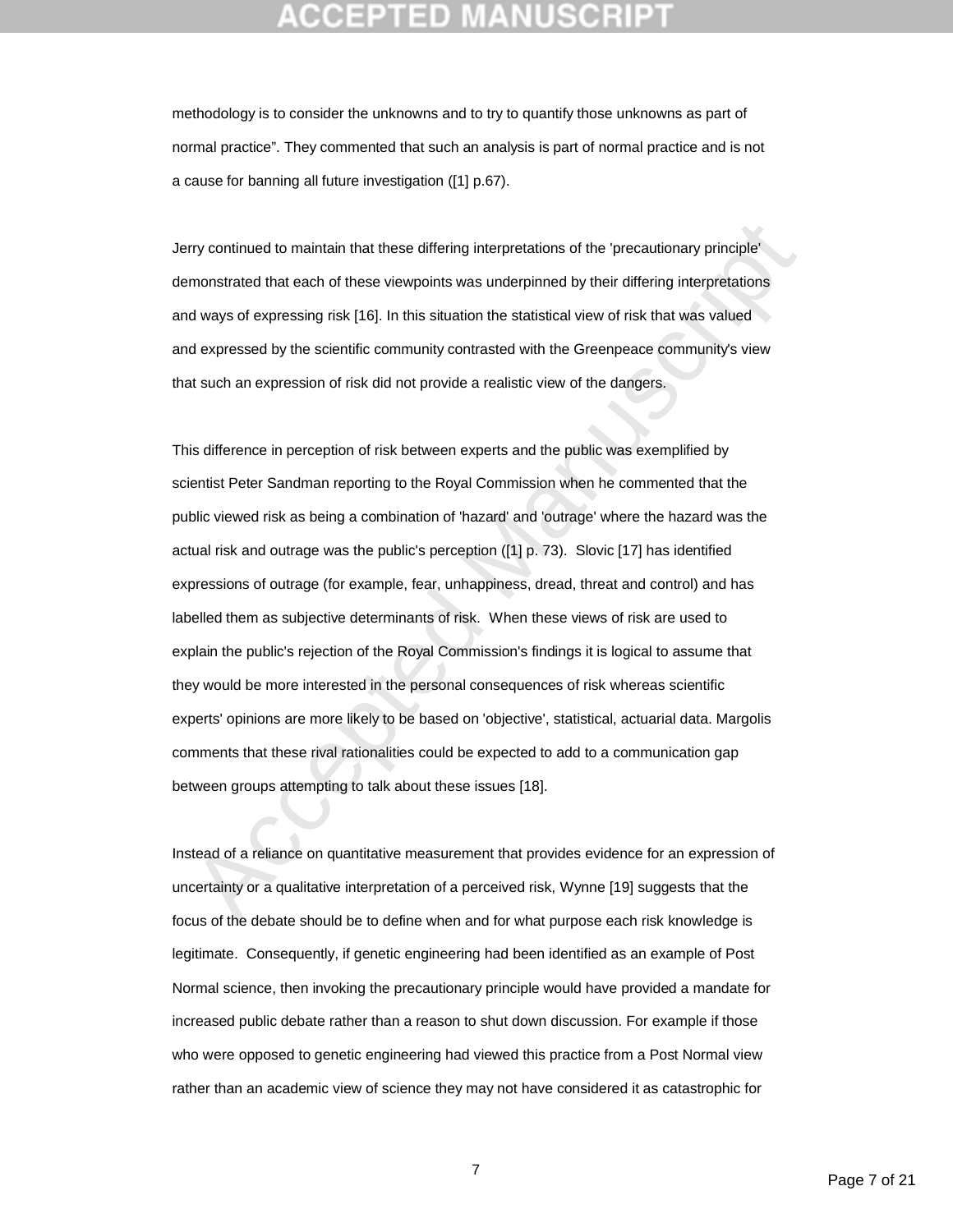such system uncertainties to be high. As well as providing an opportunity for the layperson to consider such issues, the biotechnology community would have been required to take into account a range of system uncertainties that are not apparent in the tightly controlled conditions of the laboratory and field trial.

Without this Post Normal view of science both groups were forced into an adversarial position. In fact the group that were protesting against GE were reflecting their role as 'critical citizens' and this expression of their objections was a reminder to the scientific community that public consent for such issues cannot be taken for granted [16].

### **Development of the communication model**

By this stage I became increasingly aware that the public's perception of risk was a very significant influence on how they perceived biotechnology.

Motural of the last team of solition of solition of solition of the file of the signification. In fact the group that were protesting against GE were reflecting their role as 'critical<br>
action. In fact the group that were At this point I asked my mentor John Gilbert help me identify the elements that might lead to a model of communication between scientists (in particular biotechnologists) and the public. We hoped to identify the components of a communication model that would provide opportunities for different communities to build bridges of communication.

Initially we decided to find out what biotechnologists thought were issues of concern. We asked five biotechnologists to write an article for the official biotechnology journal (*New Zealand Biotechnology Journal*) that would answer the following questions.

- In your field of interest what public concerns about biotechnology need attention by the biotechnology community?
- Are these issues being researched and what is the latest information?
- Are there alternative procedures and projects that need to be brought to the attention of those outside the biotechnological community?

During 2001 and 2002 contexts such as transgenic animals, embryonic stem cells and cloning, environmental impacts of genetically modified organisms, safety of genetically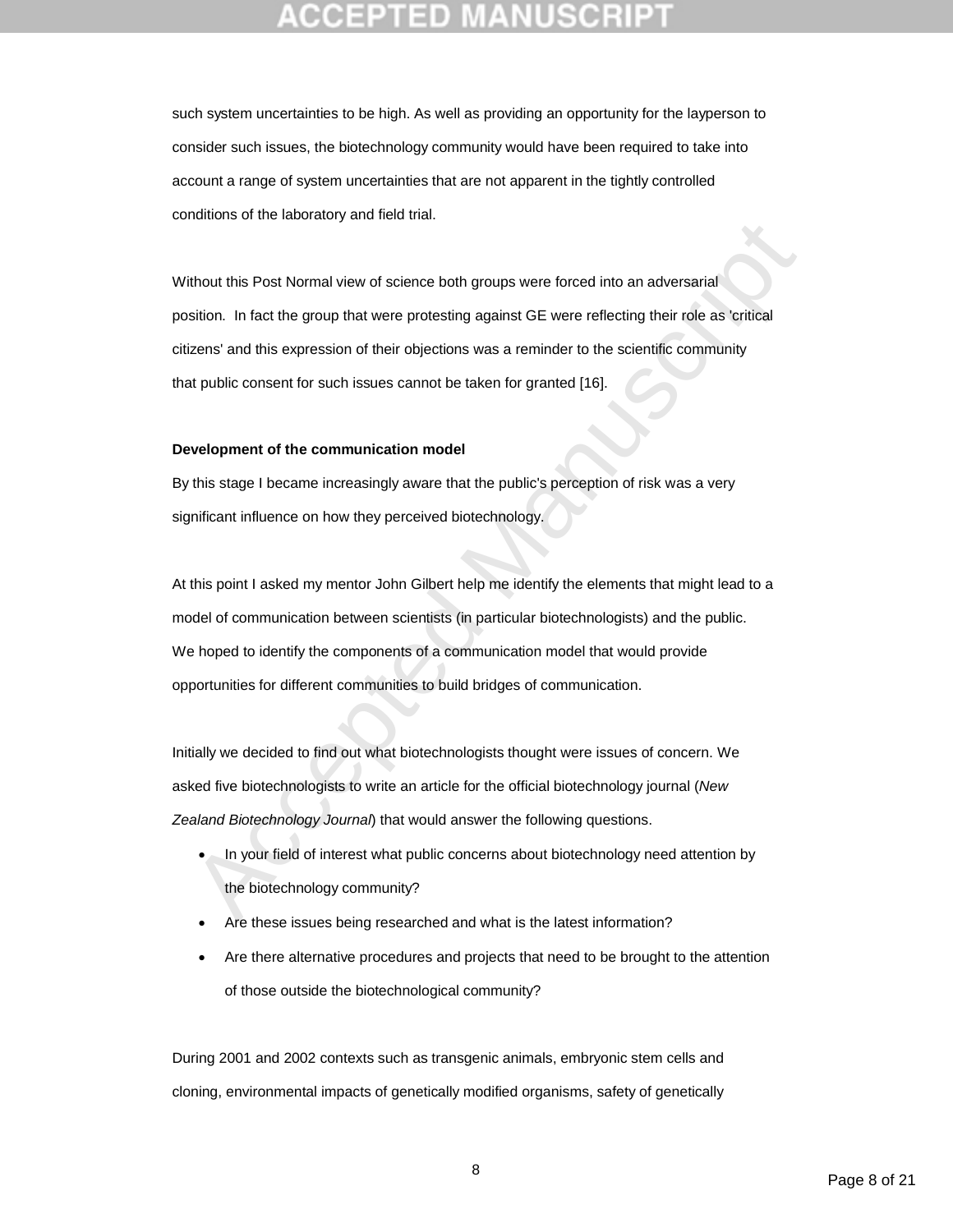modified foods and issues of intellectual property protection were explored by these biotechnologists. Their articles were published and all have been reproduced in our book "A Model for Communication about Biotechnology" [20].

each of the articles these biotechnologists made a case for dialogue with the public. For<br>ample Gilmour [21] was aware of the need for legislation to keep pace with scientific<br>welopments and wanted a continual cycle of eva In each of the articles these biotechnologists made a case for dialogue with the public. For example Gilmour [21] was aware of the need for legislation to keep pace with scientific developments and wanted a continual cycle of evaluation and debate between the 'learned' and the 'lay'. Maddox [22] suggested that more attention be given to the review and modification of relevant intellectual patent laws. McIntyre [23] saw her role as a scientist and communicator "to eliminate the emotional responses of consumers to the perceptions of risk associated with genetically modified foods" (p.56). Glare and O'Callaghan [24] challenged the scientific community to develop field trial procedures that addressed the key issues of the environmental impacts of GMOs.

As expected these biotechnologists expressed the view that the benefits of GM had not been sold to the public. McIntyre [23] requested more research to address public concerns, careful labelling and the provision of GM free options. Similarly Blair [25] made an economic and humanitarian case for research on transgenic animals and, as well as identifying a list of potential benefits for humankind, he suggested that there needed to be an opportunity to discuss such apparent inconsistencies in the public acceptance of transgenic research.

These articles showed that although these scientists were open to discussing the biotechnological enterprise with members of the public they assumed that the public needed to be converted to their modes and ways of expressing their thinking. For example all of these scientists presented their arguments within a precisely defined context rather than outlining their ideas with a broad brush. Their writing style also set up barriers for they presented their argument inductively with a plethora of evidence, thus the argument sometimes was lost within the detail. And, most importantly, although they were careful to explain scientific concepts, there was an assumption that the reader would be familiar with specialist scientific language and be aware of the process of risk-benefit analysis. This assumption of a scientific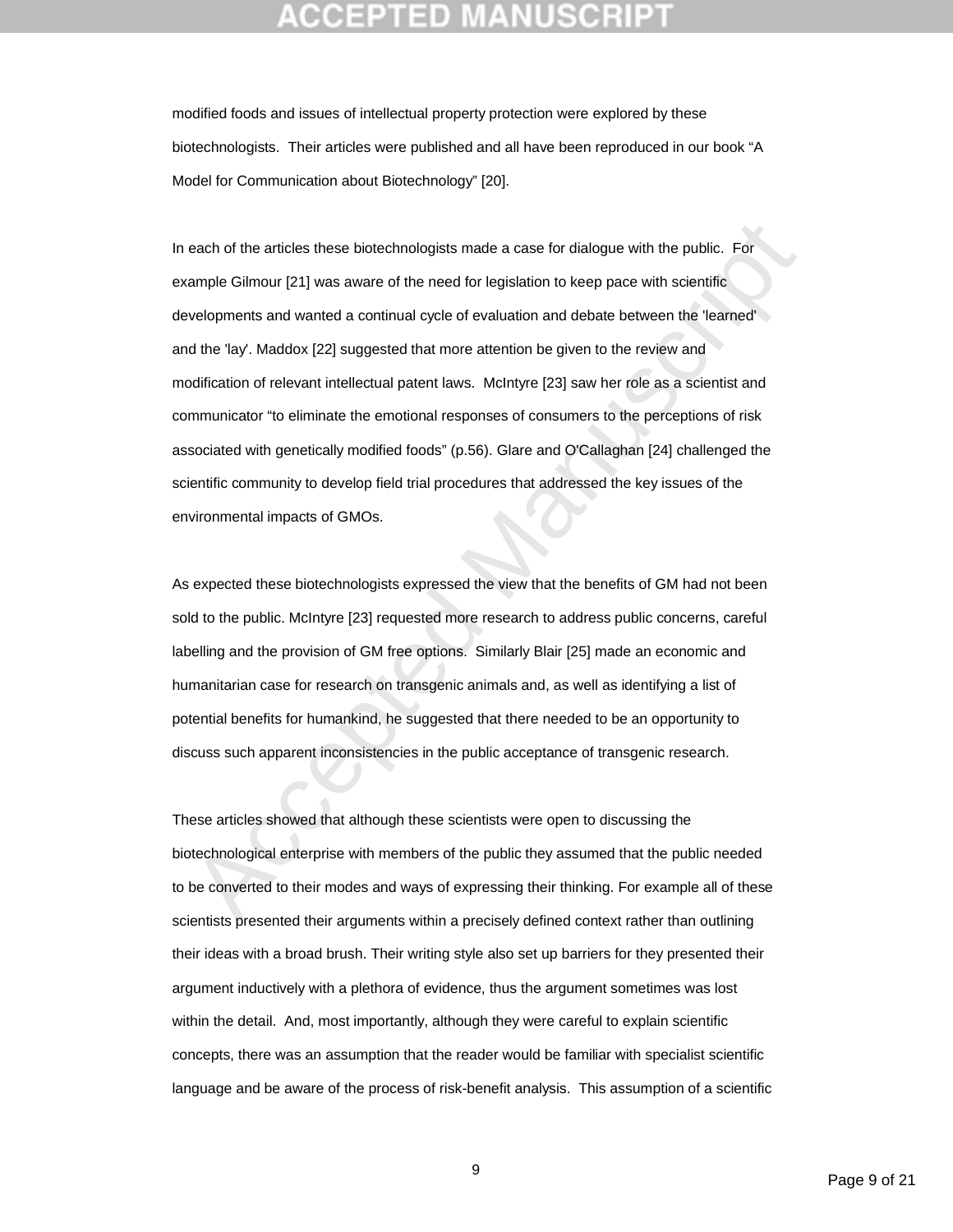understanding of risk was qualified with an inherent sub-text, that they were aware that they could not assume that the public agreed with them and a dialogue needed to take place ([20] p.19-21).

In summary, this inquiry of biotechnologists' opinions showed that they assumed that there was common understanding of risk. Furthermore there was an expectation that the public would need to develop their science understandings and as soon as these gaps in the public's education were remedied dialogue would be possible.

Rather than subscribe to this deficit view of the public, John Gilbert and I were aware that building a model than enabled communication would not be a simple matter of ensuring that biotechnologists would be answering the public's questions in a way that ensured their understanding.

summary, this inquiry of biotechnologists' opinions showed that they assumed that there<br>as common understanding of risk. Furthermore there was an expectation that the public<br>bud need to develop their science understandings We were aware that our initial research had provided information from a 'communicating' group of biotechnologists who: appeared to share a broadly agreed set of common goals, were able to access information and utilised a scientific genre for expressing their ideas through a vocabulary of specialist words that was underpinned by a common conceptual understanding [26]. At this stage the public had not been characterised and we did not want to describe them in terms of knowledge deficiency that would involve the dichotomy of laypeople versus experts [27]), but as a group that uses as its criteria the identification of a common social commitment that engages in some form of voluntary purposeful participation [28].

### **3. Description of the communication model**

We proposed that any communicating group has a view of biotechnology that is made up of the following elements: understandings of the nature of science and biotechnology, understandings of the key concepts and models used in this process, perceptions of the nature of risk and beliefs and attitudes about biotechnology. These have been described in more detail in other sources ([20] [29]) and it is important to note this list of elements have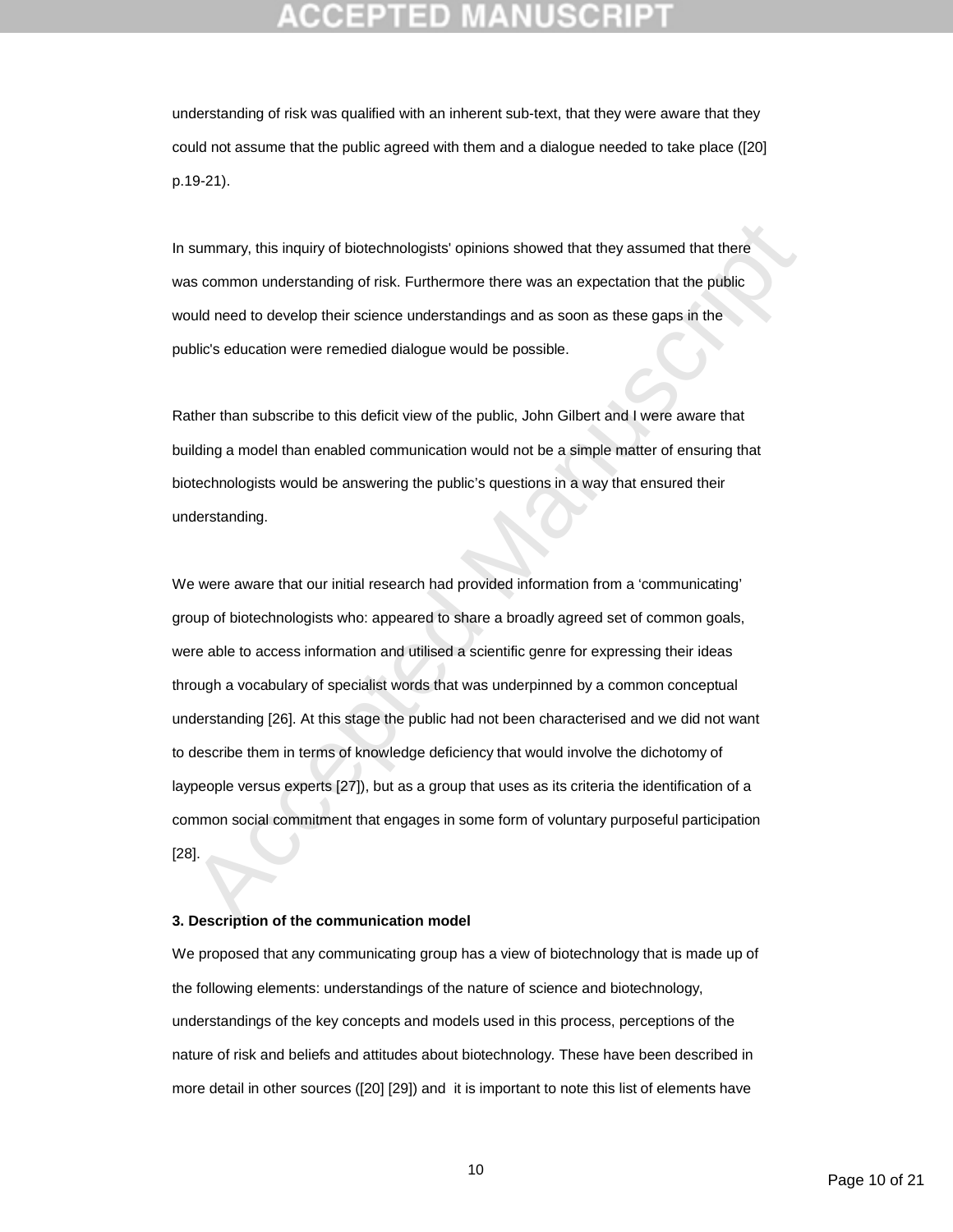been identified from a literature search as well as the analysis of these biotechnologists' responses. Although the model has not been formally tested we did test the relevance of these elements by analysing a published debate between scientists involved in genetic modification research and genetic modification interest groups [30]. This data provided us with information that these elements were present in this conversation and that it was possible to identify the cognitive status of the participants.

# [Insert figure 1 about here]

Figure 1. Elements affecting a person's 'view' of biotechnology

The model is based on the premise that a dialogue between two groups can only occur under specific circumstances, i.e. when there is a 'space' that allows the participants to ask questions of each other and develop some common understandings. This term was developed from the concept of 'problem space' used by Stankiewicz [31].

Manuscript and the three semestions and that it was the information that these elements were present in this conversation and that it was<br>
Stable to identify the cognitive status of the participants.<br>
[Insert figure 1 abou We postulated that there is a 'search space' which is the intersection in a virtual area of the components of the views of two communities. It is in this search space where people are able to struggle to come to an agreed understanding in spite of their differences in beliefs, attitudes and behaviour. Where there are elements of the views that are common between the two communities communication may be possible, however where there is no commonality there arises a search space where a degree of understanding will need to be developed. When there is sufficient commonality of understandings there will be an opportunity for communication.

Consequently, rather than an aim to convert one group to another's view there needs to be an opportunity for each group in the discourse to explore other people's viewpoints. As Bazerman [32} explains, the act of meaning making is an attempt to enter this search space.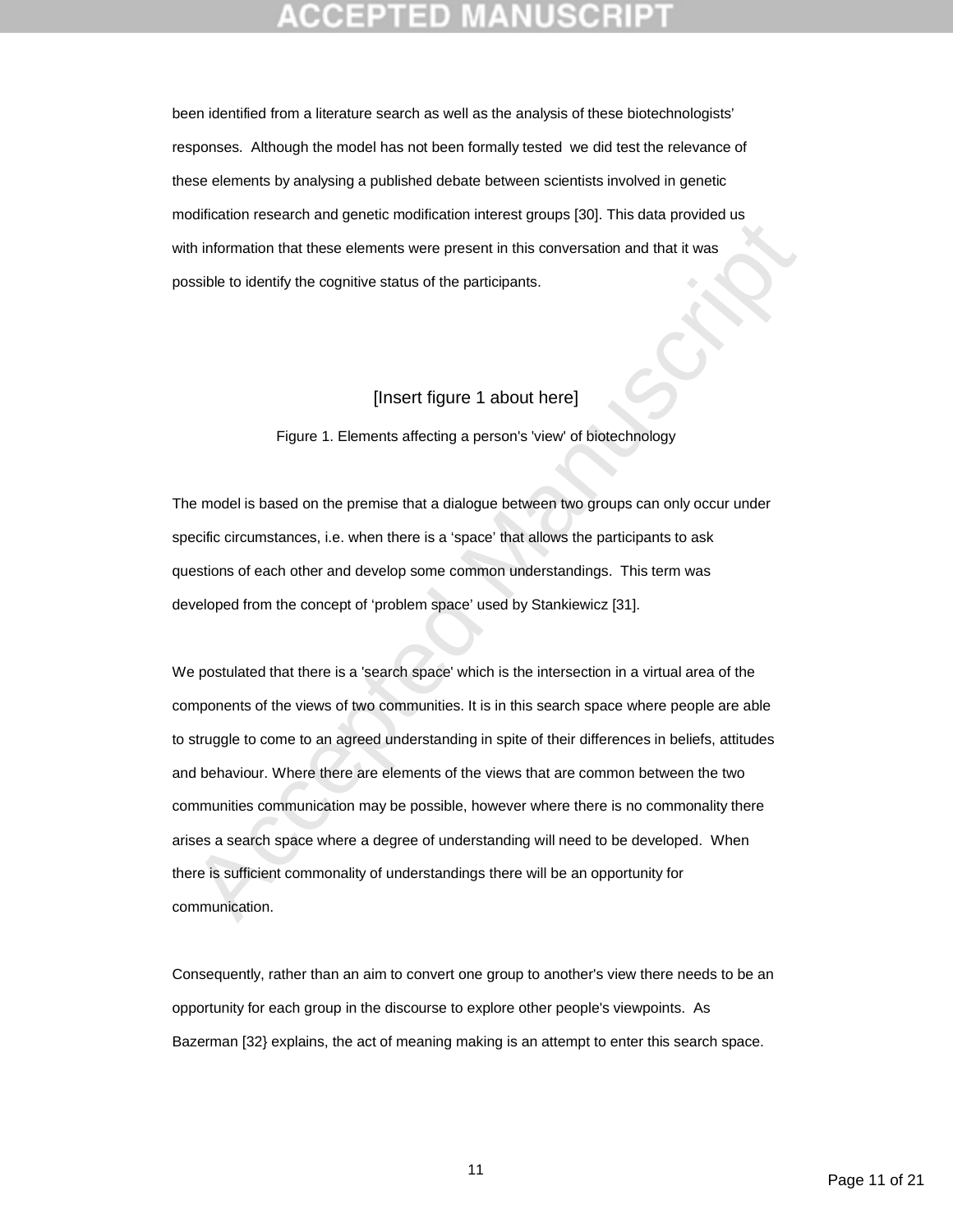".. in desiring to communicate with another, we orient towards each other's discursive universes and figure out what kind of utterance will both be intelligible and successful in accomplishing our ends" ([32] p.347).

a following diagrammatic representation of this search space should not indicate that the<br>cows are pointing to the heart of the model at 'key concepts and models of biotechnology<br>cause it may be that the participating grou The following diagrammatic representation of this search space should not indicate that the arrows are pointing to the heart of the model at 'key concepts and models of biotechnology' because it may be that the participating groups may not wish to find out such commonalities and may be more concerned with how the process will ensure safety. For example when a group of New Zealanders were asked about genetic modification and how this technology could affect their country's 'clean green image' it was pertinent that they did not want to know about the scientific details but were interested on the social, health and environmental impacts on themselves and their country both now and in the future [33]. In other words they were interested in having a conversation about risk.

[insert figure 2 about here]

Figure 2. A model of communication about biotechnology.

### **4. Consideration of the model from a Post-Normal perspective**

Our scientists' responses as well as our literature searches have demonstrated that scientific activity around biotechnology is not confined to academic research in the laboratory. As Jerry has observed biotechnology with its industrial processes of research and development and innovation is part of many scientists' worlds [19].

So what influence did this identification of Post Normal science have on the development of this model of communication? Jerry Ravetz [14] maintains that the heart of the risk debate is the need for citizens to assert democratic control over the process where knowledge provides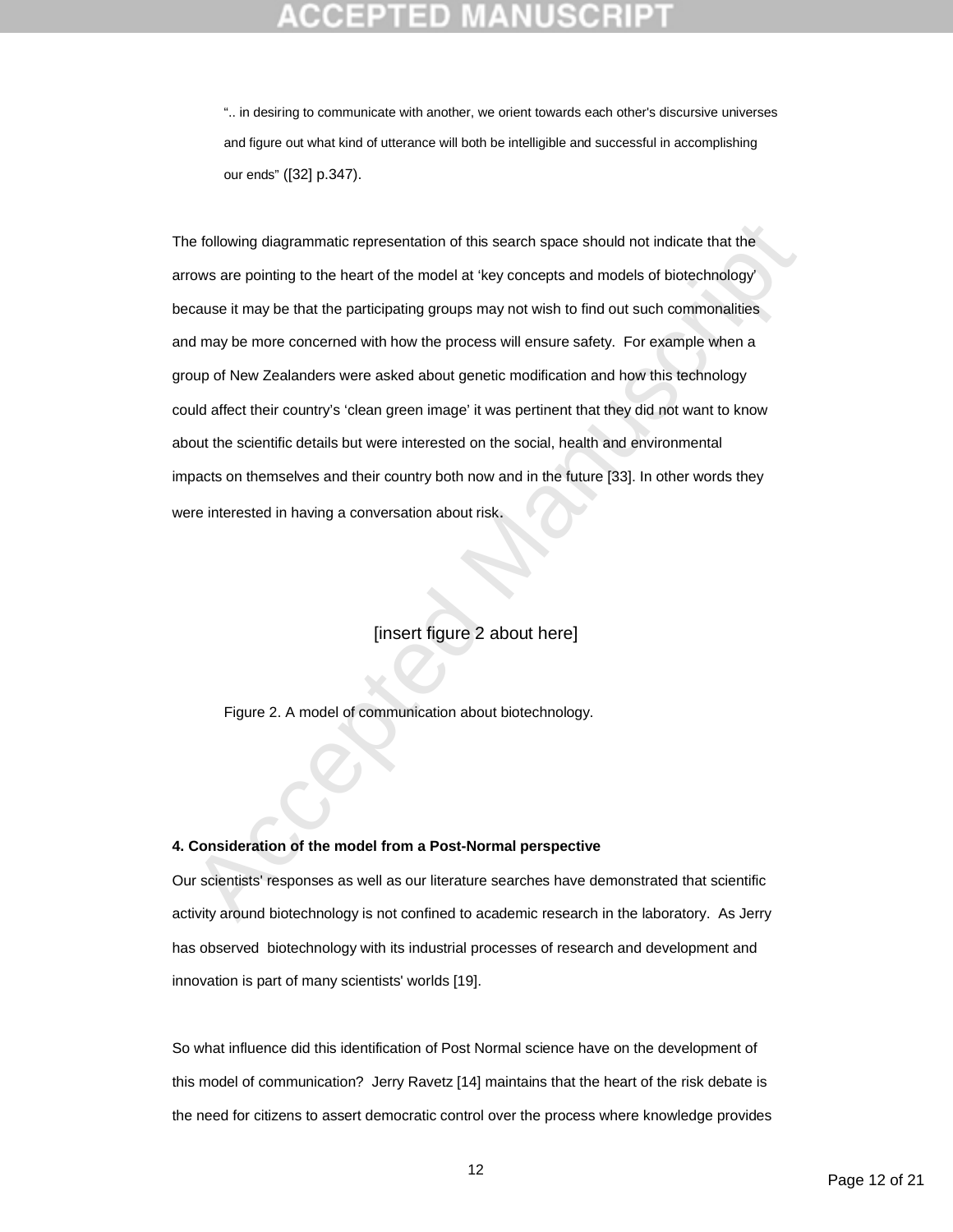not only the power to effect species change but also can influence outcomes that have the potential to affect human populations and their environments today and in the future. He argued that such a merging of knowledge with power could have unforseen consequences, and issues involved with this merging need attention by everyone concerned.

Certainly genetic engineering in New Zealand was an example of the transformation of science from its 'academic phase to industrialisation' [14] and the genetic modification debate provided a pertinent and political focus when exploring this new way of looking at science. This debate demonstrated to me that science is not practised in a vacuum, and that the scientific process does not guarantee that scientists can provide answers with a degree of certainty that the public desires. This debate exposed many issues of uncertainty as well as an awareness that the stakes are high for all.

and the method and method was an example of the transformation<br>ortainly genetic engineering in New Zealand was an example of the transformation of<br>eince from its 'academic phase to industrialisation' [14] and the genetic m Because we believe that a search space can only occur when some commonality is achieved between the parties involved in communication and that the issue of risk and its expression in each person's beliefs and attitude to biotechnology will make an immediate impact on their ability to bridge those gaps, we have placed the risk element close to the surface of our model as it will have an immediate affect on one's 'view' of biotechnology. It was significant in the genetic modification debate facts appeared uncertain, values were certainly in dispute, decisions needed to be made urgently, and the stakes were high when many New Zealanders saw their vision of a 'clean, green' New Zealand being compromised by the threat of genetic engineering.

### **5. Suggestions for developing the Post Normal spectrum**

Perhaps there can be another way of viewing the interaction of biotechnology and society. Rather than using a scientific lens to examine these interactions of academic science, applied science, professional consultancy and Post Normal Science [13], I propose that because biotechnology provides an example of an industrialised science it can sit more easily within a technological epistemology. When 'fitness for purpose' is the criteria for a successful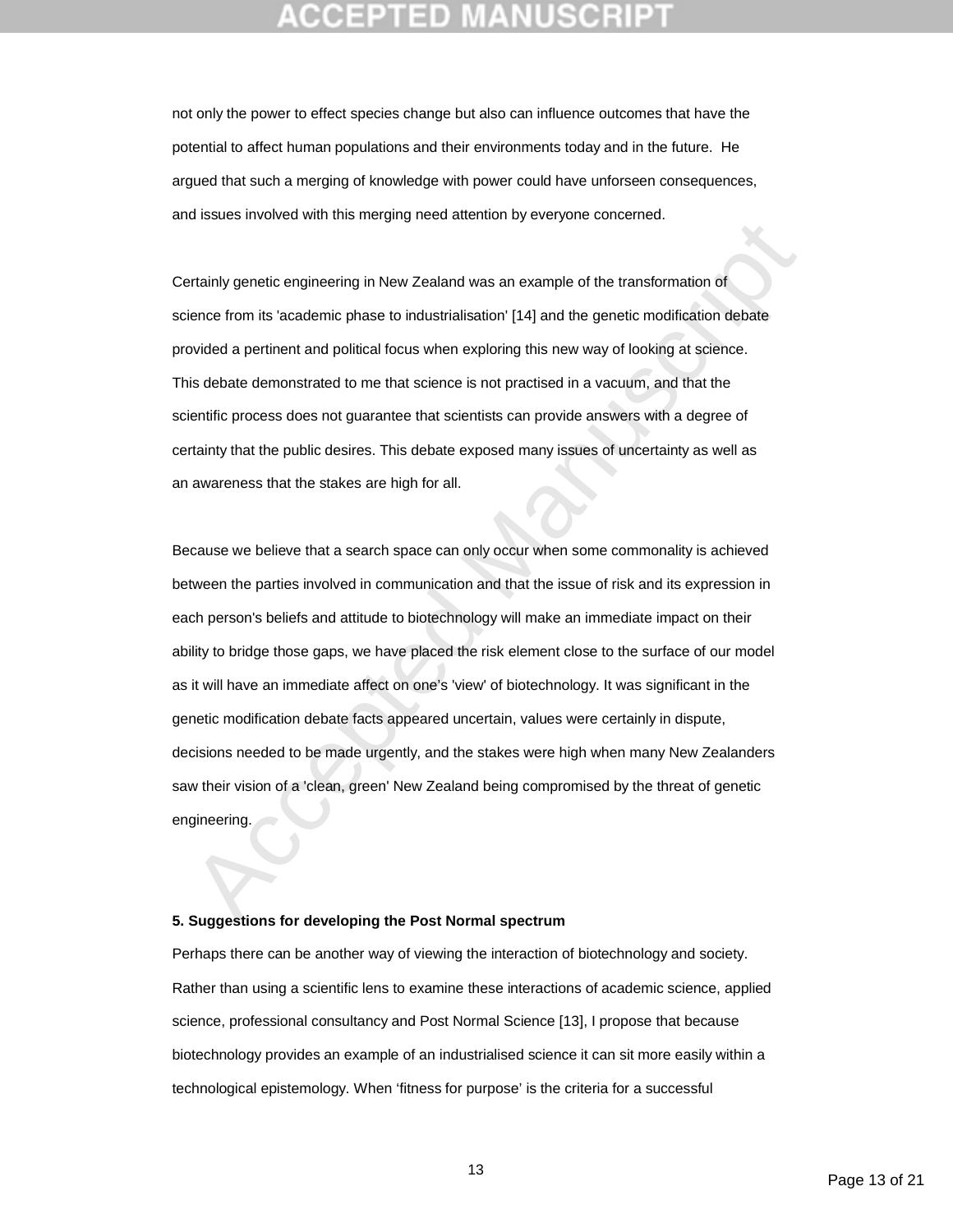technological solution then it is indefensible to develop a solution that is unacceptable to the public [34}.

When GE is given this technological persona then this antagonistic public reaction to its industrialisation is understandable. Gradwell [35] describes three stages occurring when a 'new' technology is introduced into a society. First there is the 'eureka stage' where there is interest and excitement over a new process; he calls a second stage the 'spaghetti' stage where the technology and its applications are modified by producers and consumers to make it more acceptable to the public, and finally the 'black box' stage is the third stage where the technology is adopted, culturally accepted and has become socially invisible' (ibid, p.256).

studialisation is understandable. Gradwell [36] describes three stages occurring when a<br>studialisation is understandable. Gradwell [36] describes three stages occurring when a<br>evidenchogy is introduced into a society. Firs If one uses a technological lens then I believe that genetic engineering is at the 'spaghetti stage' and only now the biotechnology community is realising that they must make sure that this technology and its outcomes are acceptable to the public. If one examines such biotechnological processes and projects with a technological lens then there is an epistemological assumption that any technological product or process will be judged on its fitness for purpose rather than its part in the progress towards a 'truthful' explanation. Part of the process of verification of such fitness for purpose is an upfront critique by the consumer. Because it is recognised that there are always unknowns and unintended consequences when a technological outcome is realised, and that the response to this outcome will be influenced by different values across people, places and time, there is a much stronger normative element in such an evaluation than would be anticipated in science ([36]

Even before decisions are made to develop a new technological product or process, decisions about its acceptability are made during the functional modelling phase of the development where the level of impact is calculated before it leaves the designer's bench. Expressing this process in Post Normal terms, an examination of the system uncertainties and decision stakes must be examined during the early stages of its design. At this stage a technologist must be prepared to predict not just whether it will work mechanistically, but its functionality is assessed in terms of its social, cultural and political acceptance.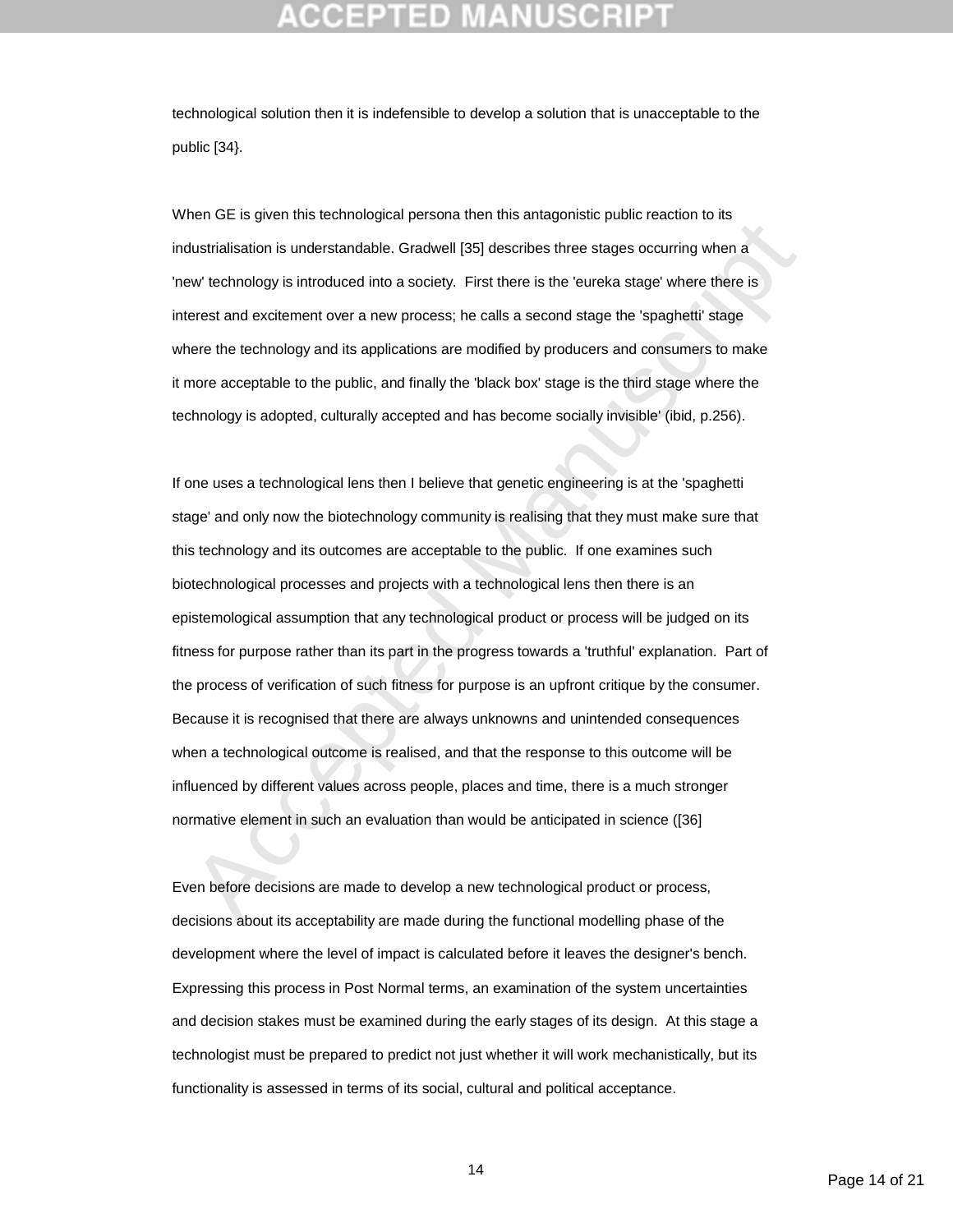Of course many biotechnological products and processes do not appear to have gone through this rigorous process, but with the threat of litigation and the potential for outright rejection of many genetic modification products and processes, many companies realise the necessity for this analysis.

seasing for this analysis.<br>
Seart that Gallopin et al's (37) suggestion that an analytical research approach to science<br>
Seart that Gallopin et al's (37) suggestion that an analytical research approach to science<br>
ould be I assert that Gallopin et al's [37] suggestion that an analytical research approach to science should be replaced with a more integrative scientific practice mirrors how biotechnology education is perceived in New Zealand. They observe that environmental science comes closest to a practice of Post Normal science research where knowledge of a system will always be incomplete, surprise is inevitable and the system itself is a moving target because of human influences [37] . This research approach that focuses on the connectedness and the dominance of context rather than the development of a decontextualised explanation is much more aligned to a technological view of knowledge development as it is taught within the New Zealand curriculum [38].

Consequently I believe that systems research as practised within environmental research is far more closely aligned to the technological process and as such provides an opportunity for students to see the world where such integration must occur in order for a technological outcome to be considered 'fit for purpose'.

Such a message of integration is a challenge that Bindé [39] issues to educationalists. He asks educational institutions to provide the facility to not only offer up-to-date scientific knowledge but also embed this knowledge system within the historical and social information that will enhance informed multidimensional citizenship (local, regional, national and global).

I propose that there is a potential for developing a deeper understanding of biotechnology and in particular genetic engineering if it was examined from a Post Normal science perspective in conjunction with the technological criteria of 'fitness for purpose'. This integration of science and technology would allow a deeper discussion of what Post Normal can mean for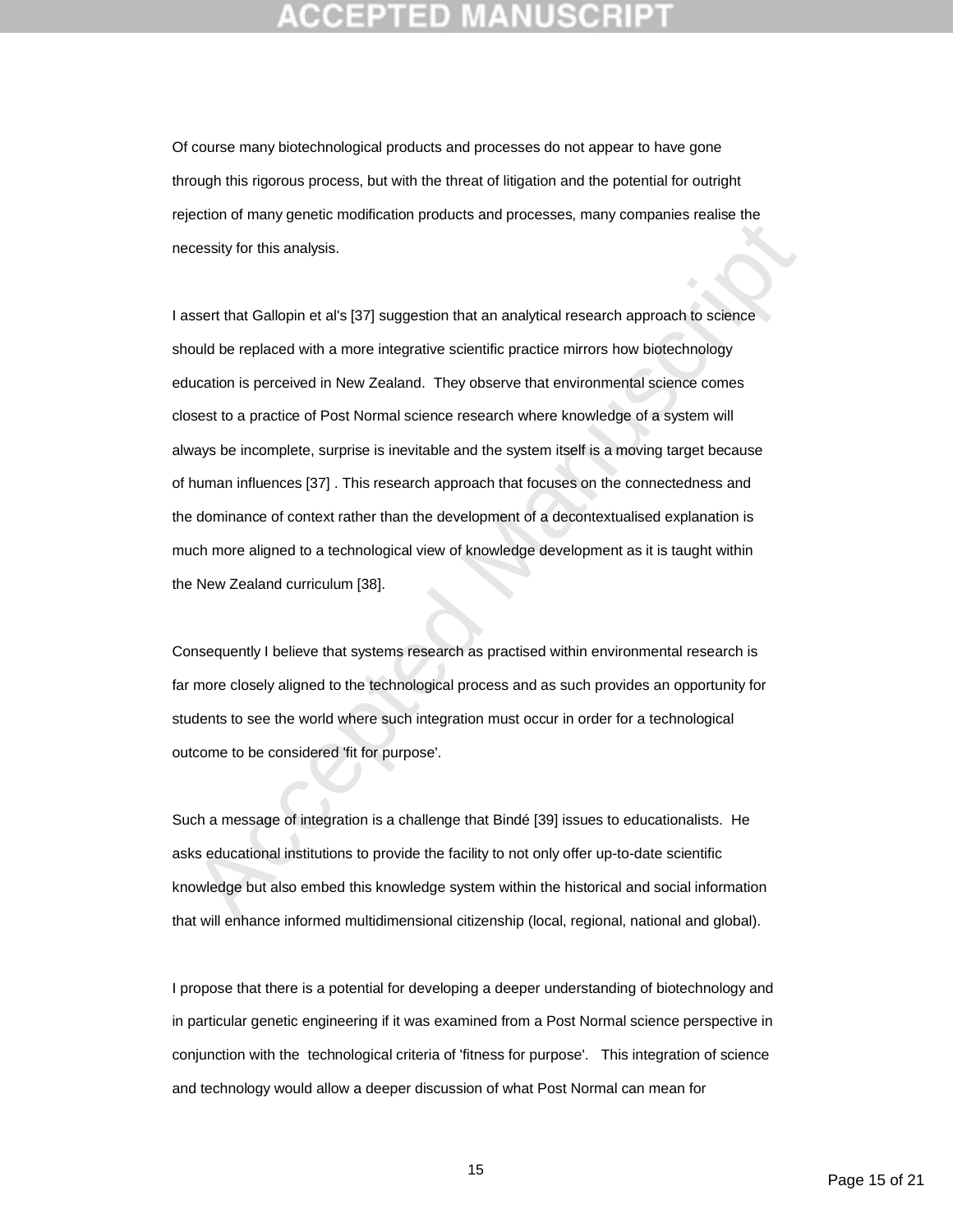practitioners and the community who are consumers of this 21st Century Post Normal science and technological societies.

### **References**

- [1] T. Eichelbaum, J. Allan, J. Fleming, R. Randerson, Report of the Royal Commission on Genetic Modification. Report and Recommendations (vols 1 and 2), Royal Commission on Genetic Modification, Wellington, NZ, 2001. Available at http://www.gm.commission.govt.nz/
- [2] Headline from the NZ Herald, published on  $19<sup>th</sup>$  August, 2001, p. A1.
- [3] Headline of a report by Geoff Chapple and Robyn McLean published in Sunday Star Times, September 2, 2001, p. A2.
- [4] Headline of an article by B. Zander, published in the Listener, a weekly news magazine on 22<sup>nd</sup> September, 2001, pp. 28-32.
- rferences<br>
T. Eichelbaum, J. Allan, J. Fleming, R. Randerson, Report of the Royal Commission on<br>
Genetic Modification. Report and Recommendations (vols 1 and 2), Royal Commission<br>
on Genetic Modification, Wellington, NZ, 2 [5] R. Hipkins, W. Stockwell, R. Bolstad, R. Baker, Commonsense, trust and science: how patterns of beliefs and attitudes to science pose challenges for effective communication. Report to the Ministry of Research, Science and Technology, New Zealand Council for Educational Research and ACNielsen, Wellington, NZ, 2002.
- [6] P. Fensham, Science for all: a reflective essay, Journal of Curriculum Studies 17 (1985) 415-435.
- [7] D. Layton, Science education and praxis: the relationship of school science to practical action, Studies in Science Education 19 (1991) 43-79.
- [8] E. W. Jenkins, School science education: towards a reconstruction, Journal of Curriculum Studies 24 (1992) 229-246.
- [9] R. Millar, Twenty First Century Science: insights from the design and implementation of a scientific literacy approach in school science, International Journal of Science Education 28 (3) (2006) 1499-1521.
- [10] J. R. Ravetz, Simple scientific truths and uncertain policy realities: implications for science education, Studies in Science Education 30 (1997) 5-18.
- [11] J. R. Ravetz, The science of 'what -if?', Futures 29 (6) (1997) 533-539.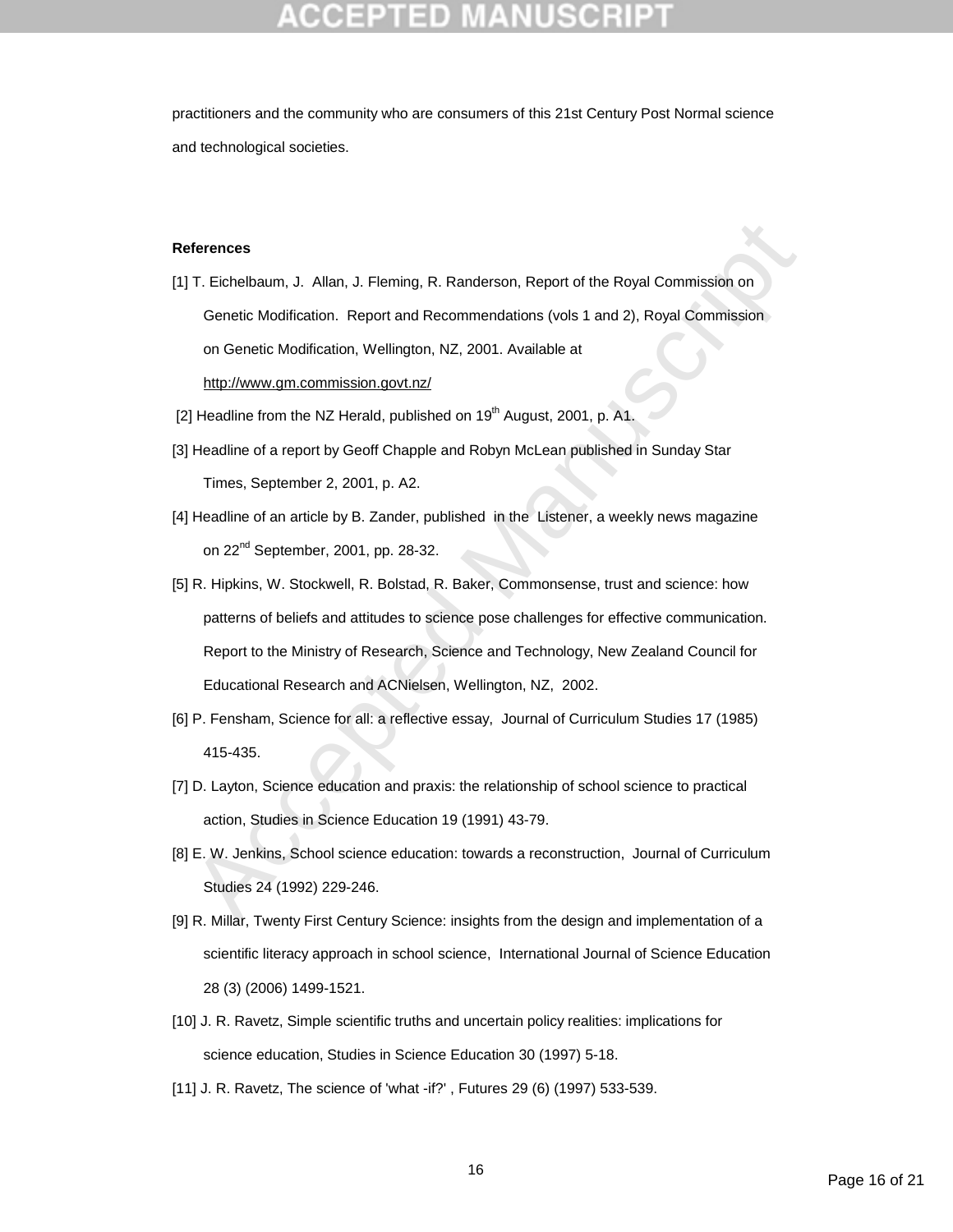- [12] B. France, J. Ravetz, Asking the 'what if?' question. Exploring biotechnological issues from a post-normal science stance. Working paper and workshop delivered at Biolive'99, September 27-29, Waipuna Lodge, Auckland, New Zealand, 1999.
- [13] S. O. Funtowicz, J. R. Ravetz, Uncertainty, complexity and Post Normal science, Environmental Toxicology and Chemistry 13 (12) (1994) 1881-1885.
- [14] J. R. Ravetz, The merger of knowledge with power. Essays in critical science, Mansell, London, 1990.
- [15] J. R. Ravetz, A paradoxical future for safety in the global knowledge economy, Futures 35 (2003) 811-826.
- [16] J. R. Ravetz, The post-normal science of precaution, Futures 36 (2004) 347-357.
- [17] P. Slovic, Perception of risk, Science 236 (1987) 280-285.
- [18] H. Margolis, Dealing with risk: why the public and experts disagree on environmental issues, University of Chicago Press, Chicago, Ill,1996.
- [19] B. Wynne, Risk and social learning: reification to engagement, in: D. Golding (Ed.), Social theories of risk, Praeger, Westport, Ct, 1992, pp. 275-297.
- [20] B. France, J.K. Gilbert, A model for communication about biotechnology, Sense Publishers, Rotterdam, 2006.
- Environmental Toxicology and Chemistry 13 (12) (1994) 1881-1885.<br>
4) Environmental Toxicology and Chemistry 13 (12) (1994) 1881-1885.<br>
4) J. R. Ravetz, The merger of knowledge with power. Essays in critical science, Mansel [21] R. S. Gilmour, Embryonic stem cells and human therapeutic and reproductive cloning. New Zealand Biotechnology Association Journal 50 (2001) 49-60 reproduced in: B. France, J. K. Gilbert, A model for communication about biotechnology, Sense Publishers, Rotterdam, 2006, pp. 69-77.
- [22] I. S. Maddox, Intellectual property protection: relationship to public perceptions of biotechnology, New Zealand Biotechnology Association Newsletter 49 (2001) 43-47 reproduced in: B. France, J.K. Gilbert, A model for communication about biotechnology, Sense Publishers, Rotterdam, 2006, pp. 97-100.
- [23] L. McIntyre, The safety of genetically modified foods. New Zealand Biotechnology Association Journal 52 (2002) 50-58 reproduced in: B. France, J. K. Gilbert, A model for communication about biotechnology, Sense Publishers, Rotterdam, 2006, pp.89-95.
- [24] T. Glare, M. O'Callaghan, Environmental impacts of genetically modified organisms. New Zealand Biotechnology Association Journal 50 (2001) 38-48 reproduced in: B.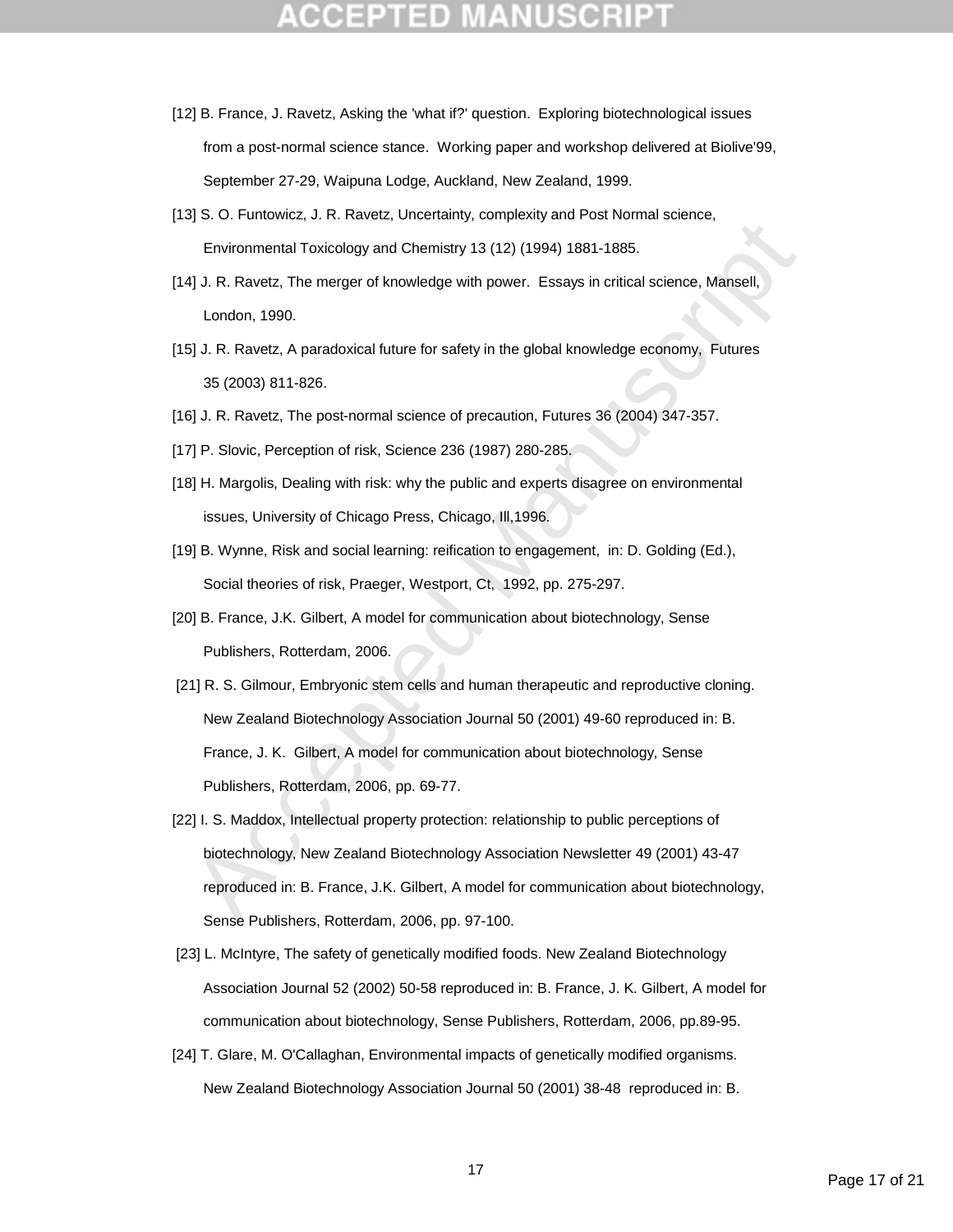France, J. K. Gilbert, A model for communication about biotechnology, Sense Publishers, Rotterdam, 2006, pp.79-87.

- [25] H. Blair, Public concerns about…Transgenic animals. New Zealand Biotechnology Association Journal 50 (2001) 61-68 reproduced in: B. France, J. K. Gilbert, A model for communication about biotechnology, Sense Publishers, Rotterdam, 2006, pp.63-68.
- [26] J. M. Swales, Genre analysis, Cambridge University Press, Cambridge,1990.
- [27] J. M. Guttleling, Biotechnology in the Netherlands: controversy or consensus? Public Understanding of Science 11 (2002) 131-142.
- [28] Select Committee, Science and society: third report of the select committee on science and society, House of Lords, London, 2000.
- communication about biotechnology, Sense Publishers, Rotterdam, 2006, pp.63-68.<br>
3] J. M. Swales, Genre analysis, Cambridge University Press, Cambridge, 1990.<br>
4. M. Swales, Genre analysis, Cambridge University Press, Camb [29] J. K. Gilbert, B. France, A model for communication about biotechnology, in: M. Hammann, M. Reiss, C. Boulter, S. D. Tunniculiffe (Eds.), Biology in context: Learning and teaching for the 21<sup>st</sup> Century. a selection of papers presented at the VIth Conference of European Researchers in Didactics of Biology (ERIDOB), Institute of Education, University of London, London, 2008, pp.139-148.
- [30] K. Cronin, L. Jackson, Hands across the Water. Developing Dialogue between Stakeholders in the New Zealand Biotechnology Debate, Victoria University of Wellington, Wellington, New Zealand, 2004.
- [31] R. Stankiewicz, The concept of "design space" in: J. Ziman (Ed.), Technological innovation as an evolutionary process, Cambridge University Press, Cambridge, 2000, pp.234-247.
- [32] C. Bazerman, The languages of Edison's light, MIT Press, Cambridge, MA, 1999.
- [33] L. Hunt, J. Fairweather, F Coyle, Public understandings of biotechnology in New Zealand: Factors affecting acceptability rankings of five selected biotechnologies, Research report No. 266, December 2003*,* Agribusiness and Economics Research Unit (AERU), Lincoln University, Christchurch, NZ, 2003. Available at www.lincoln.ac.nz/AERU/
- [34] B. France, Location, location location: positioning biotechnology education for the  $21<sup>st</sup>$ century. Studies in Science Education 24 (2007) 88-122.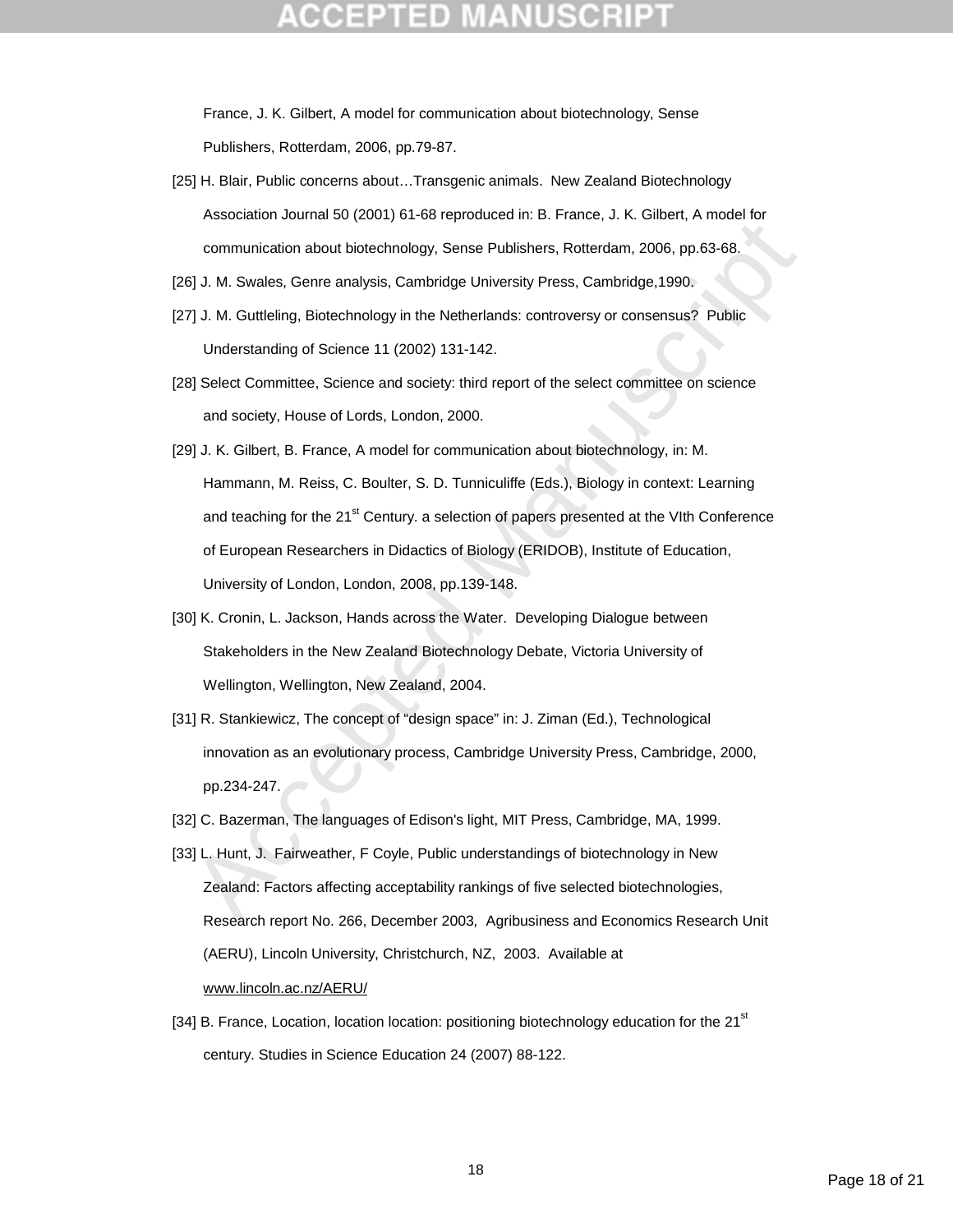- [35] J. B. Gradwell, The immensity of technology… and the role of the individual, International Journal of Technology and Design Education 9 (1999) 241-267.
- [36] V. J. Compton, B. France, Redefining technological literacy in New Zealand: from concepts to curriculum constructs, in: J. R. Dakers, W. J. Dow, M.J. de Vries (Eds), Proceedings of the Pupils' Attitudes Towards Technology (PATT) international design and technology education conference: Teaching and learning technological literacy in the classroom, University of Glasgow, Glasgow, 2007, pp. 259-272.
- [37] G. C. Gallopín, S. Funtowicz, M. O'Connor, J. Ravetz, Science for the twenty-first century: from social contract to the scientific core, UNESCO 2001, 2001, 219-229.
- [38] Ministry of Education, The New Zealand Curriculum*,* Learning Media, Wellington, New Zealand, 2007.
- [39] J. Bindé, What education for the twenty-first century? Prospects vol XXXII 4 (2001) 391- 403.

Ccepted Manuscript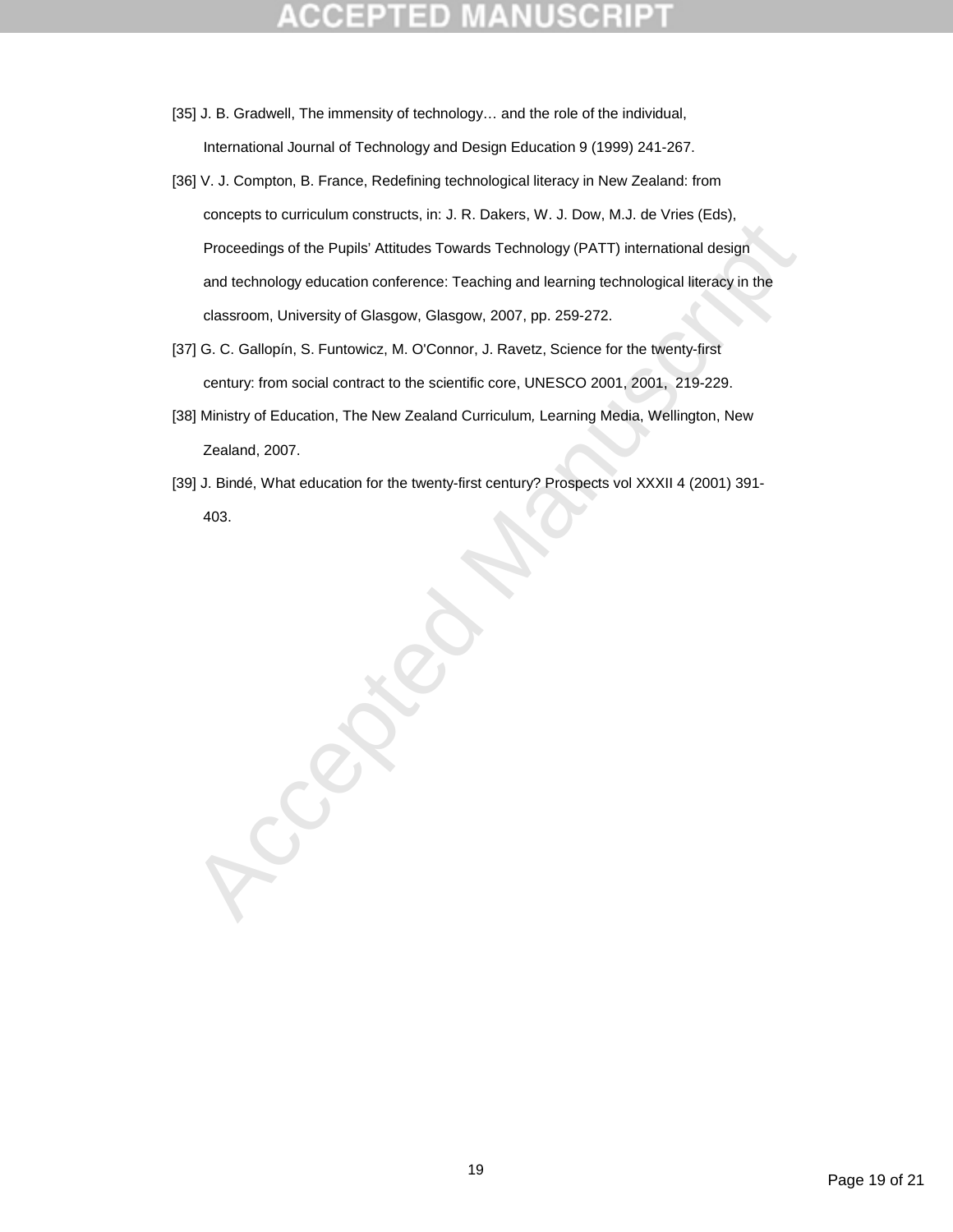### Ė CC D F  $\overline{\tau}$ 0



Figure 1. Elements affecting a person's 'view' of biotechnology